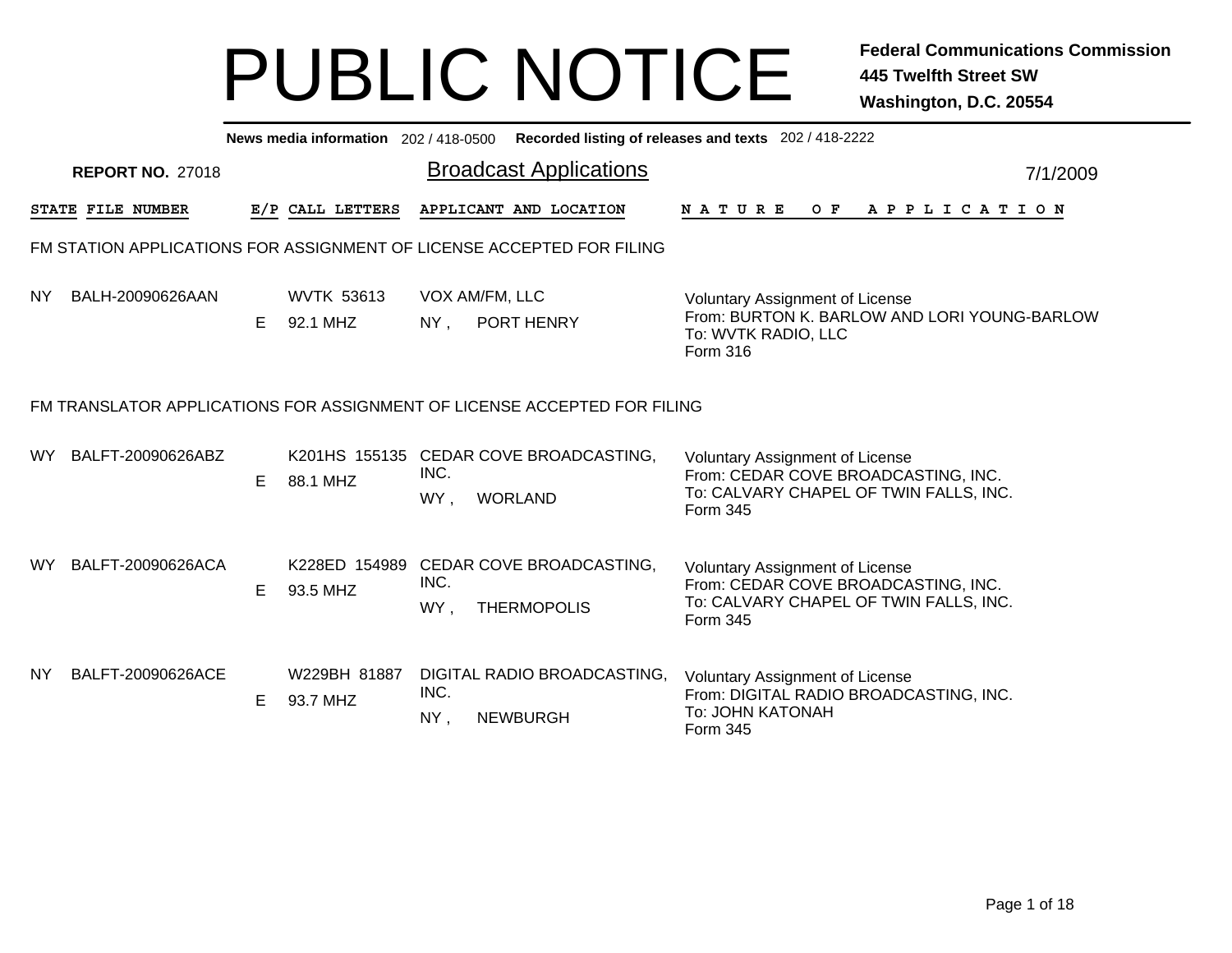|                                                                                                                                                                                                                                                                  | News media information 202/418-0500 Recorded listing of releases and texts 202/418-2222 |   |                        |                    |                                                                         |                                 |          |  |  |  |  |  |  |  |  |
|------------------------------------------------------------------------------------------------------------------------------------------------------------------------------------------------------------------------------------------------------------------|-----------------------------------------------------------------------------------------|---|------------------------|--------------------|-------------------------------------------------------------------------|---------------------------------|----------|--|--|--|--|--|--|--|--|
|                                                                                                                                                                                                                                                                  | <b>REPORT NO. 27018</b>                                                                 |   |                        |                    | <b>Broadcast Applications</b>                                           |                                 | 7/1/2009 |  |  |  |  |  |  |  |  |
|                                                                                                                                                                                                                                                                  | STATE FILE NUMBER                                                                       |   | E/P CALL LETTERS       |                    | APPLICANT AND LOCATION                                                  | <b>NATURE</b><br>OF APPLICATION |          |  |  |  |  |  |  |  |  |
|                                                                                                                                                                                                                                                                  |                                                                                         |   |                        |                    | DIGITAL AUXILIARY APPLICATIONS FOR AUXILIARY PERMIT ACCEPTED FOR FILING |                                 |          |  |  |  |  |  |  |  |  |
| OR.                                                                                                                                                                                                                                                              | BXPCDT-20090626AAD                                                                      | Е | KPTV 50633<br>CHAN-12  | OR,                | <b>MEREDITH CORPORATION</b><br><b>PORTLAND</b>                          | CP for auxiliary purposes.      |          |  |  |  |  |  |  |  |  |
|                                                                                                                                                                                                                                                                  |                                                                                         |   |                        |                    |                                                                         |                                 |          |  |  |  |  |  |  |  |  |
| FM AUXILIARY TRANSMITTING ANTENNA APPLICATIONS FOR AUXILIARY PERMIT ACCEPTED FOR FILING<br>BXPH-20090626ABA<br><b>WMKK 1919</b><br><b>ENTERCOM BOSTON LICENSE,</b><br>MA.<br>CP for auxiliary purposes.<br><b>LLC</b><br>Е<br>93.7 MHZ<br><b>LAWRENCE</b><br>MA, |                                                                                         |   |                        |                    |                                                                         |                                 |          |  |  |  |  |  |  |  |  |
|                                                                                                                                                                                                                                                                  |                                                                                         |   |                        |                    |                                                                         |                                 |          |  |  |  |  |  |  |  |  |
| DIGITAL TRANSLATOR OR DIGITAL LPTV APPLICATIONS FOR DIGITAL FLASH CUT ACCEPTED FOR FILING<br>BDFCDTL-20090626AAE<br>KWHS-LP 74501 LE SEA BROADCASTING<br>CO.<br>Minor change of callsign KWHS-LP.<br><b>CORPORATION</b><br>CHAN-51<br>E.<br>CO, COLORADO SPRINGS |                                                                                         |   |                        |                    |                                                                         |                                 |          |  |  |  |  |  |  |  |  |
| MN                                                                                                                                                                                                                                                               | BDFCDTT-20090626ABO                                                                     | Е | K60BL 20364<br>CHAN-60 | EZ-TV, INC.<br>MN, | MAX, ETC.                                                               | Minor change of callsign K60BL. |          |  |  |  |  |  |  |  |  |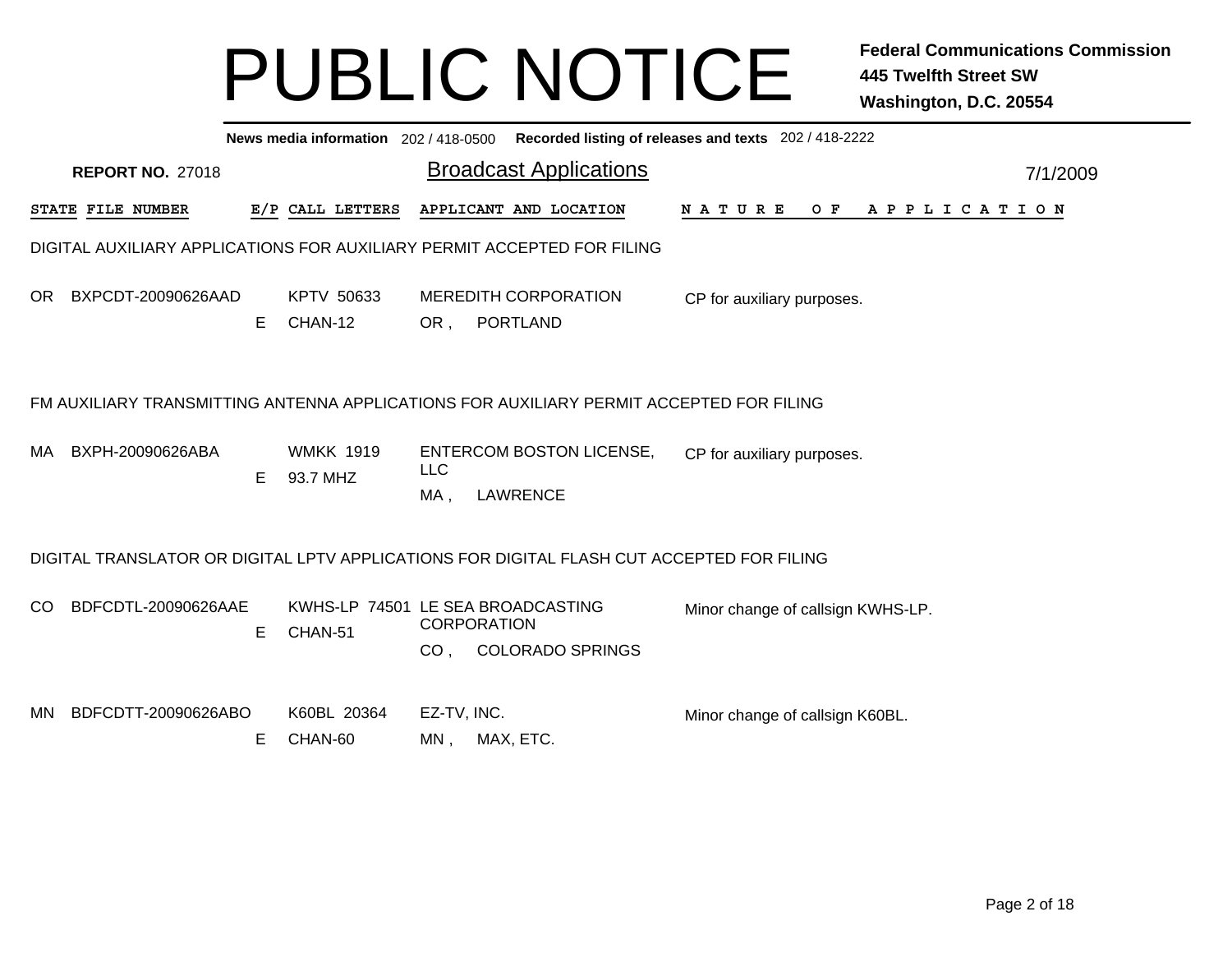|           |                         |    |                        |                       | News media information 202/418-0500 Recorded listing of releases and texts 202/418-2222   |                                 |       |                       |          |
|-----------|-------------------------|----|------------------------|-----------------------|-------------------------------------------------------------------------------------------|---------------------------------|-------|-----------------------|----------|
|           | <b>REPORT NO. 27018</b> |    |                        |                       | <b>Broadcast Applications</b>                                                             |                                 |       |                       | 7/1/2009 |
|           | STATE FILE NUMBER       |    | E/P CALL LETTERS       |                       | APPLICANT AND LOCATION                                                                    | <b>NATURE</b>                   | $O$ F | A P P L I C A T I O N |          |
|           |                         |    |                        |                       | DIGITAL TRANSLATOR OR DIGITAL LPTV APPLICATIONS FOR DIGITAL FLASH CUT ACCEPTED FOR FILING |                                 |       |                       |          |
| <b>MN</b> | BDFCDTT-20090626ABP     | Е  | K62BH 20369<br>CHAN-62 | EZ-TV, INC.<br>$MN$ , | MAX, ETC.                                                                                 | Minor change of callsign K62BH. |       |                       |          |
| <b>MN</b> | BDFCDTT-20090626ABR     | Е  | K67CA 20363<br>CHAN-67 | EZ-TV, INC.<br>MN,    | <b>BIGFORK, ETC.</b>                                                                      | Minor change of callsign K67CA. |       |                       |          |
| MN        | BDFCDTT-20090626ABS     | Е  | K69CR 20362<br>CHAN-69 | EZ-TV, INC.<br>$MN$ , | <b>BIGFORK, ETC.</b>                                                                      | Minor change of callsign K69CR. |       |                       |          |
| MN        | BDFCDTT-20090626ABV     | Е  | K57BK 14117<br>CHAN-57 | $MN$ ,                | <b>COUNTY OF KOOCHICHING</b><br>NORTHOME, ETC.                                            | Minor change of callsign K57BK. |       |                       |          |
| MN        | BDFCDTT-20090626ABW     | E. | K60BO 14107<br>CHAN-60 | MN,                   | <b>COUNTY OF KOOCHICHING</b><br><b>BIG FALLS, ETC.</b>                                    | Minor change of callsign K60BO. |       |                       |          |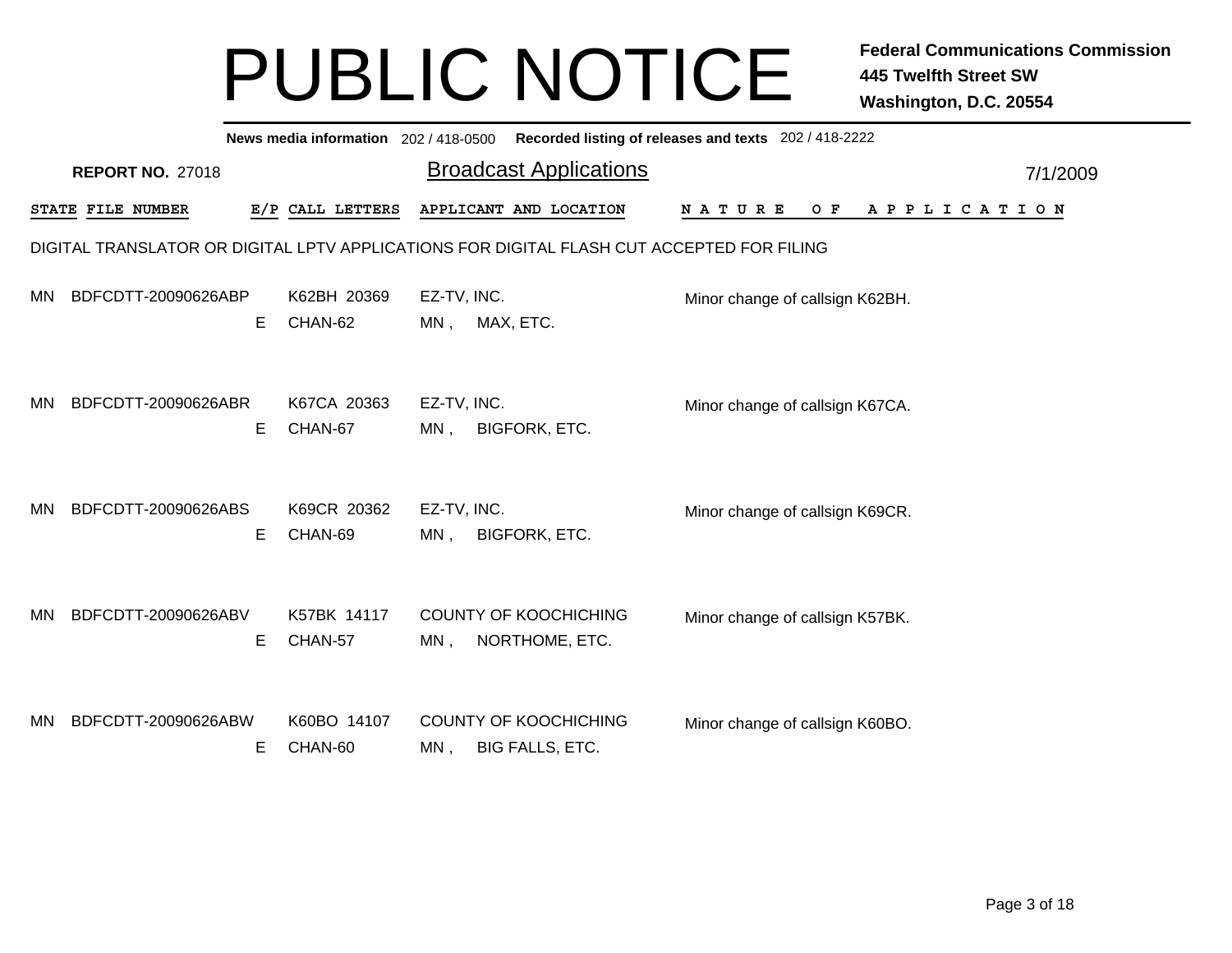|           |                         |    |                        |     | News media information 202 / 418-0500 Recorded listing of releases and texts 202 / 418-2222 |                                 |     |                       |          |
|-----------|-------------------------|----|------------------------|-----|---------------------------------------------------------------------------------------------|---------------------------------|-----|-----------------------|----------|
|           | <b>REPORT NO. 27018</b> |    |                        |     | <b>Broadcast Applications</b>                                                               |                                 |     |                       | 7/1/2009 |
|           | STATE FILE NUMBER       |    | E/P CALL LETTERS       |     | APPLICANT AND LOCATION                                                                      | <b>NATURE</b>                   | O F | A P P L I C A T I O N |          |
|           |                         |    |                        |     | DIGITAL TRANSLATOR OR DIGITAL LPTV APPLICATIONS FOR DIGITAL FLASH CUT ACCEPTED FOR FILING   |                                 |     |                       |          |
| MN.       | BDFCDTT-20090626ABY     | Е  | K60BT 14104<br>CHAN-60 | MN, | <b>COUNTY OF KOOCHICHING</b><br><b>BIRCHDALE, ETC.</b>                                      | Minor change of callsign K60BT. |     |                       |          |
| <b>MN</b> | BDFCDTT-20090626ACJ     | Е  | W58AI 14119<br>CHAN-58 | MN, | <b>COUNTY OF KOOCHICHING</b><br><b>BIRCHDALE, ETC.</b>                                      | Minor change of callsign W58AI. |     |                       |          |
| <b>MN</b> | BDFCDTT-20090626ACK     | E. | K55BY 14108<br>CHAN-55 | MN, | <b>COUNTY OF KOOCHICHING</b><br>NORTHOME, ETC.                                              | Minor change of callsign K55BY. |     |                       |          |
| MN.       | BDFCDTT-20090626ACO     | E. | K56BO 12117<br>CHAN-56 | MN, | <b>COUNTY OF KOOCHICHING</b><br><b>BIRCHDALE, ETC.</b>                                      | Minor change of callsign K56BO. |     |                       |          |
| MN        | BDFCDTT-20090626ACP     | E. | K62BJ 14105<br>CHAN-62 | MN, | <b>COUNTY OF KOOCHICHING</b><br><b>BIG FALLS, ETC.</b>                                      | Minor change of callsign K62BJ. |     |                       |          |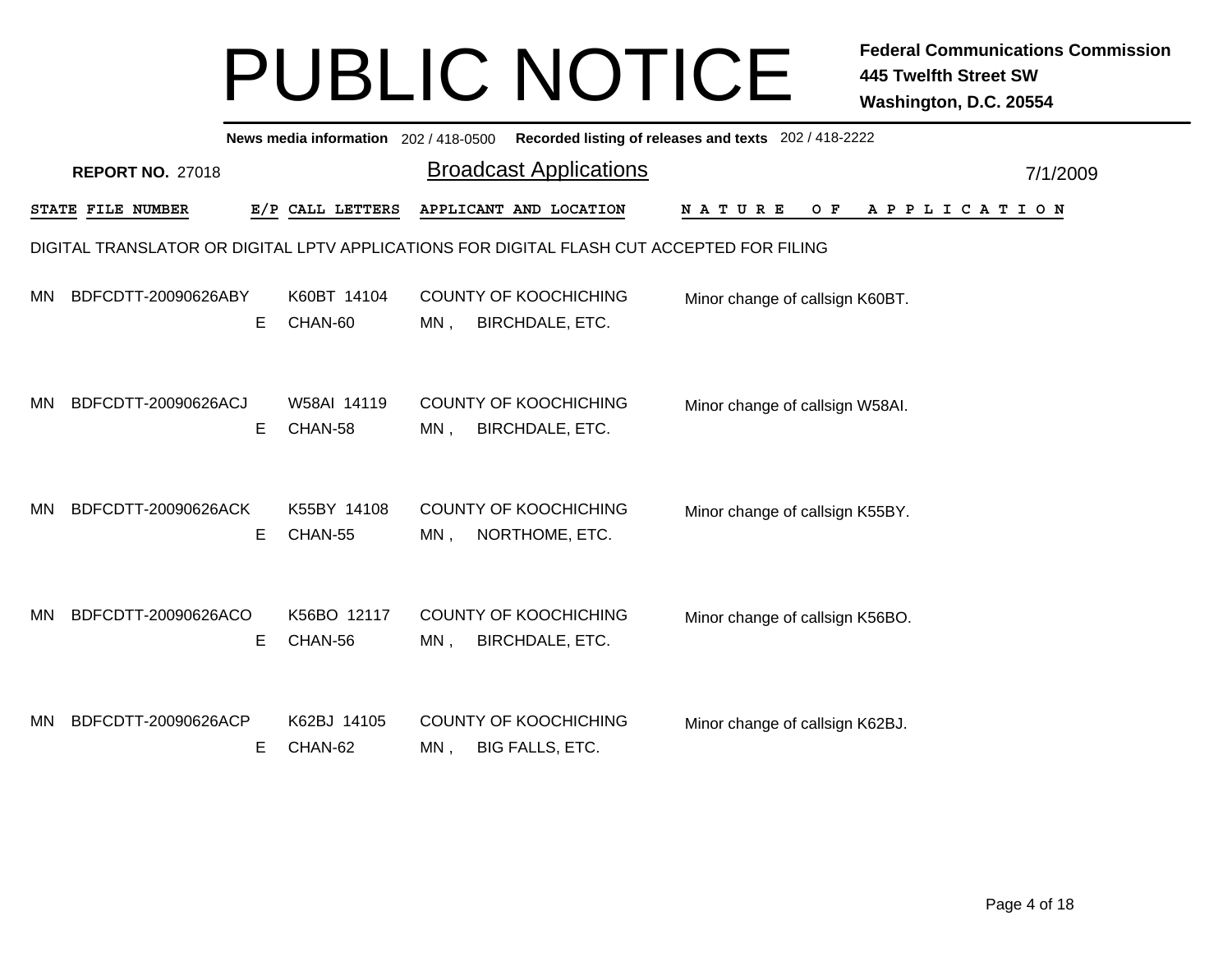|           | News media information 202/418-0500 Recorded listing of releases and texts 202/418-2222<br><b>Broadcast Applications</b> |   |                                              |                                                             |                            |                                   |  |  |  |       |  |  |  |  |             |          |  |
|-----------|--------------------------------------------------------------------------------------------------------------------------|---|----------------------------------------------|-------------------------------------------------------------|----------------------------|-----------------------------------|--|--|--|-------|--|--|--|--|-------------|----------|--|
|           | <b>REPORT NO. 27018</b>                                                                                                  |   |                                              |                                                             |                            |                                   |  |  |  |       |  |  |  |  |             | 7/1/2009 |  |
|           | STATE FILE NUMBER                                                                                                        |   | E/P CALL LETTERS                             | APPLICANT AND LOCATION                                      |                            | N A T U R E                       |  |  |  | $O$ F |  |  |  |  | APPLICATION |          |  |
|           | DIGITAL TRANSLATOR OR DIGITAL LPTV APPLICATIONS FOR DIGITAL FLASH CUT ACCEPTED FOR FILING                                |   |                                              |                                                             |                            |                                   |  |  |  |       |  |  |  |  |             |          |  |
| <b>MN</b> | BDFCDTT-20090626ACQ                                                                                                      | Е | W64AM 14113<br>CHAN-64                       | <b>COUNTY OF KOOCHICHING</b><br><b>BIG FALLS</b><br>$MN$ ,  |                            | Minor change of callsign W64AM.   |  |  |  |       |  |  |  |  |             |          |  |
| MN        | BDFCDTT-20090626ACT                                                                                                      | Е | K49BU 14102<br>CHAN-49                       | <b>COUNTY OF KOOCHICHING</b><br>$MN$ ,                      | <b>INTERNATIONAL FALLS</b> | Minor change of callsign K49BU.   |  |  |  |       |  |  |  |  |             |          |  |
| <b>MN</b> | BDFCDTT-20090626ACV                                                                                                      | Е | K53CQ 14121<br>CHAN-53                       | <b>COUNTY OF KOOCHICHING</b><br>MN,                         | <b>INTERNATIONAL FALLS</b> | Minor change of callsign K53CQ.   |  |  |  |       |  |  |  |  |             |          |  |
| <b>PA</b> | BDFCDTL-20090626ACX                                                                                                      | Е | W45BT 53371<br>CHAN-45                       | CORNERSTONE TELEVISION,<br>INC.<br><b>BROOKVILLE</b><br>PA, |                            | Minor change of callsign W45BT.   |  |  |  |       |  |  |  |  |             |          |  |
| MP        | BDFCDVL-20090629AAJ                                                                                                      | Е | KPPI-LP 125202 SORENSEN TELEVISION<br>CHAN-7 | SYSTEMS, INC.<br>MP,<br>GARAPAN, SAIPAN                     |                            | Minor change of callsign KPPI-LP. |  |  |  |       |  |  |  |  |             |          |  |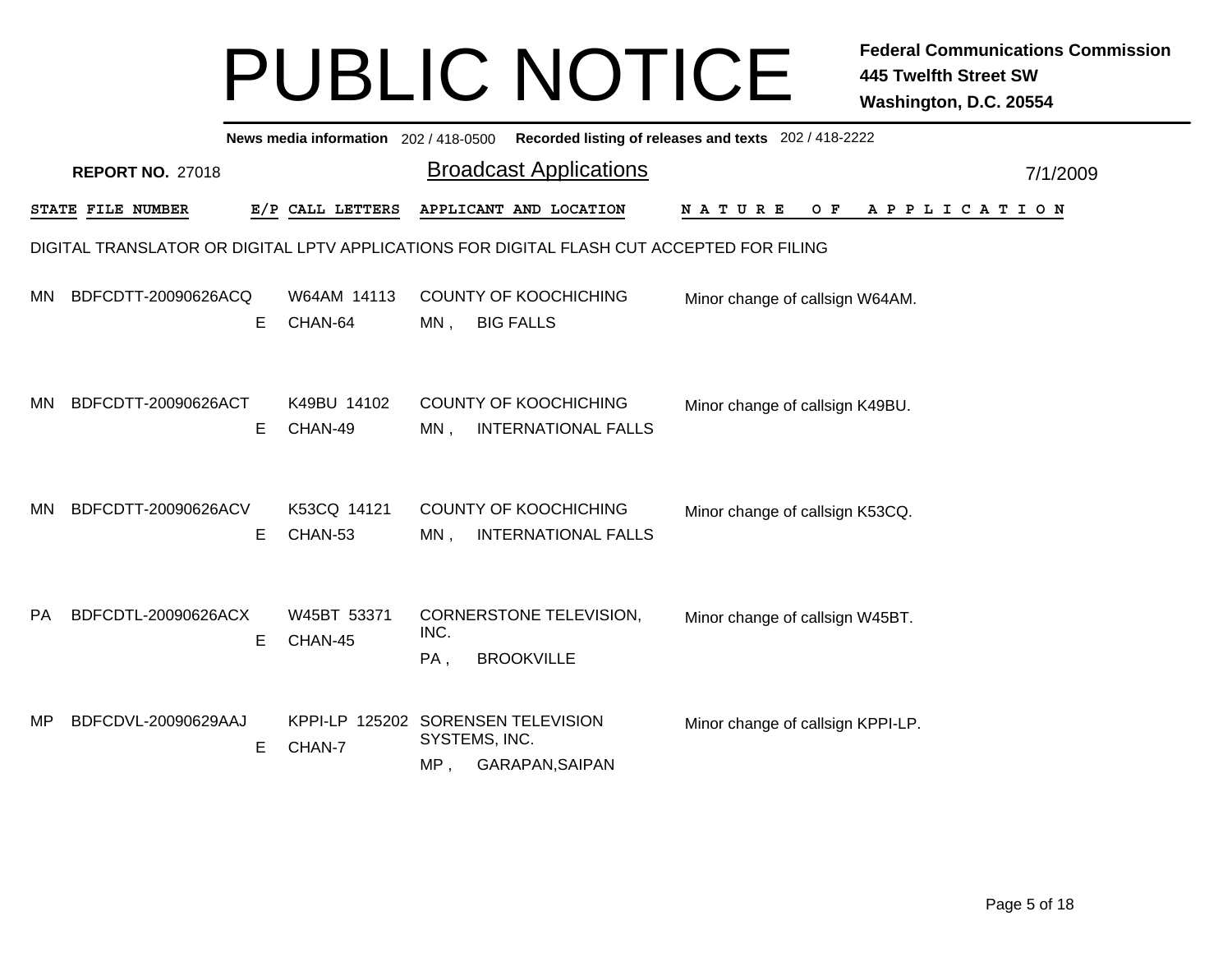|           |                                                                                      |    | News media information 202 / 418-0500 Recorded listing of releases and texts 202 / 418-2222 |        |                                       |  |                                   |  |     |                       |  |  |  |          |
|-----------|--------------------------------------------------------------------------------------|----|---------------------------------------------------------------------------------------------|--------|---------------------------------------|--|-----------------------------------|--|-----|-----------------------|--|--|--|----------|
|           | <b>REPORT NO. 27018</b>                                                              |    |                                                                                             |        | <b>Broadcast Applications</b>         |  |                                   |  |     |                       |  |  |  | 7/1/2009 |
|           | STATE FILE NUMBER                                                                    |    | E/P CALL LETTERS                                                                            |        | APPLICANT AND LOCATION                |  | NATURE                            |  | O F | A P P L I C A T I O N |  |  |  |          |
|           | DIGITAL CLASS A TV APPLICATIONS FOR DISPLACEMENT ACCEPTED FOR FILING                 |    |                                                                                             |        |                                       |  |                                   |  |     |                       |  |  |  |          |
| TX        | BDISDTA-20090626ABT                                                                  | E. | KETF-CA 32177 ENTRAVISION HOLDINGS, LLC<br>CHAN-31                                          | TX,    | LAREDO                                |  | Minor change of callsign KETF-CA. |  |     |                       |  |  |  |          |
| TX        | BDISDTA-20090626ABU                                                                  | Е  | KXOF-CA 11699 ENTRAVISION HOLDINGS, LLC<br>CHAN-27                                          | $TX$ , | LAREDO                                |  | Minor change of callsign KXOF-CA. |  |     |                       |  |  |  |          |
| TX        | BDISDTA-20090629AAI                                                                  | Е  | KFTN-CA 40058 ENTRAVISION HOLDINGS, LLC<br>CHAN-23                                          | TX,    | <b>LA FERIA</b>                       |  | Minor change of callsign KFTN-CA. |  |     |                       |  |  |  |          |
| CA        | BDISDTA-20090629AAQ                                                                  | E. | KRET-CA 10536 CHARLES R. MEEKER<br>CHAN-31                                                  | $CA$ , | <b>CATHEDRAL CITY</b>                 |  | Minor change of callsign KRET-CA. |  |     |                       |  |  |  |          |
|           | DIGITAL TRANSLATOR OR DIGITAL LPTV APPLICATIONS FOR DISPLACEMENT ACCEPTED FOR FILING |    |                                                                                             |        |                                       |  |                                   |  |     |                       |  |  |  |          |
| <b>FL</b> | BDISDTL-20090626AAR                                                                  | E  | WTAM-LD<br>168552<br>CHAN-28                                                                | FL,    | LOTUS TV OF TAMPA LLC<br><b>TAMPA</b> |  | Minor change of callsign WTAM-LD. |  |     |                       |  |  |  |          |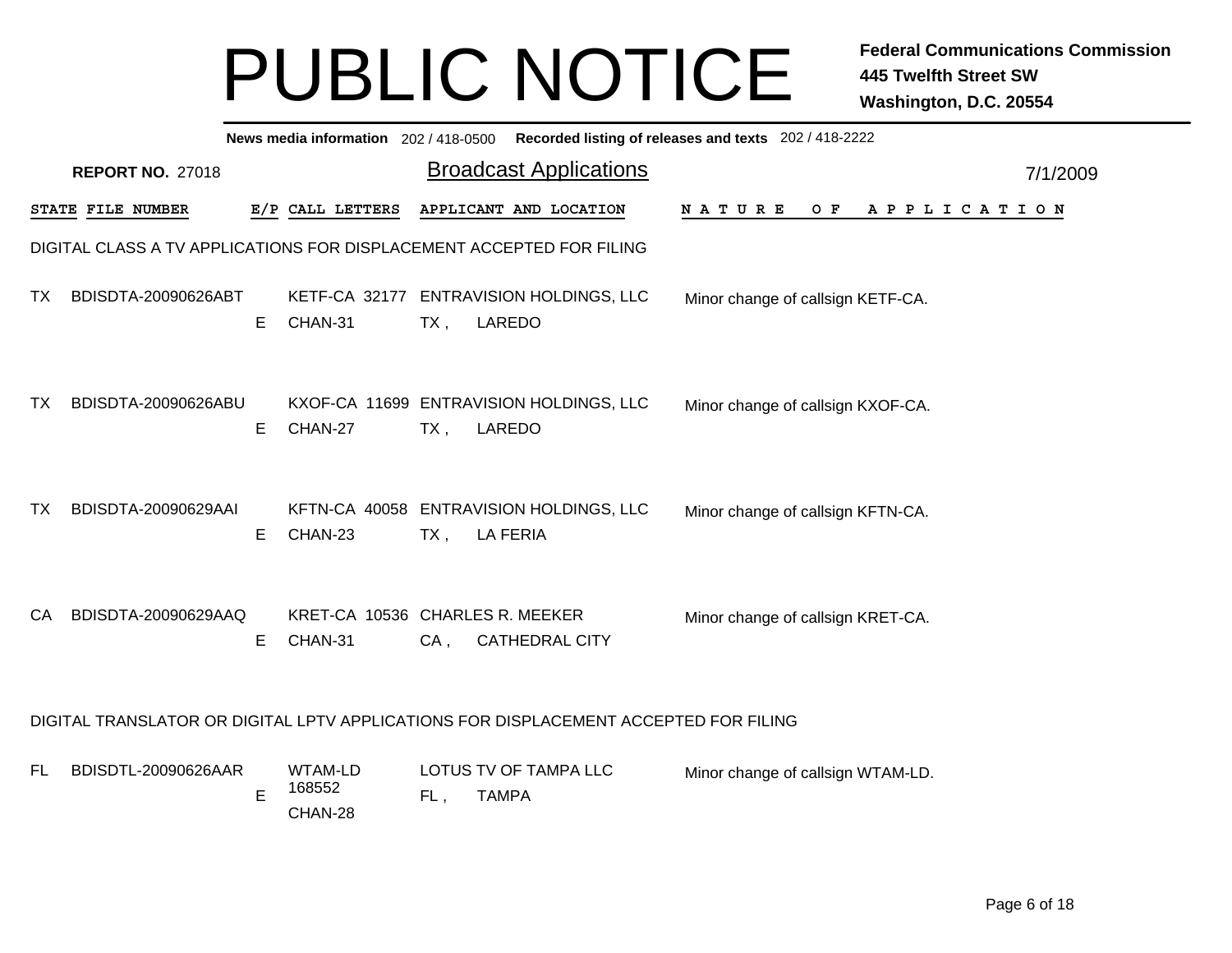|           |                         |   |                                     |                                 | News media information 202 / 418-0500 Recorded listing of releases and texts 202 / 418-2222        |                                   |  |     |  |  |                       |  |                                                                   |  |
|-----------|-------------------------|---|-------------------------------------|---------------------------------|----------------------------------------------------------------------------------------------------|-----------------------------------|--|-----|--|--|-----------------------|--|-------------------------------------------------------------------|--|
|           | <b>REPORT NO. 27018</b> |   |                                     |                                 | <b>Broadcast Applications</b>                                                                      |                                   |  |     |  |  |                       |  | 7/1/2009                                                          |  |
|           | STATE FILE NUMBER       |   | E/P CALL LETTERS                    |                                 | APPLICANT AND LOCATION                                                                             | N A T U R E                       |  | O F |  |  | A P P L I C A T I O N |  |                                                                   |  |
|           |                         |   |                                     |                                 | DIGITAL TRANSLATOR OR DIGITAL LPTV APPLICATIONS FOR DISPLACEMENT ACCEPTED FOR FILING               |                                   |  |     |  |  |                       |  |                                                                   |  |
| PA.       | BDISDTL-20090626ADA     | Е | W18BC 26853<br>CHAN-16              | PA,                             | HEIRLOOM MINISTRIES, INC.<br><b>MIDDLEBURG</b>                                                     | Minor change of callsign W18BC.   |  |     |  |  |                       |  |                                                                   |  |
| <b>PA</b> | BDISDTL-20090626ADB     | Е | W12CA 57539<br>CHAN-14              | Minor change of callsign W12CA. |                                                                                                    |                                   |  |     |  |  |                       |  |                                                                   |  |
| GA        | BDISDTL-20090629AAC     | E | <b>WWCG-LP</b><br>126882<br>CHAN-31 | GA,                             | MD BROADCASTING<br><b>COLUMBUS</b>                                                                 | Minor change of callsign WWCG-LP. |  |     |  |  |                       |  |                                                                   |  |
| CA.       | BDISDTL-20090629AAL     | E | CHAN-16                             | $CA$ ,                          | KHFS-LP 28705 INSPIRATION TELEVISION, INC.<br>EL CENTRO-HOLTVILLE                                  | Minor change of callsign KHFS-LP. |  |     |  |  |                       |  |                                                                   |  |
|           |                         |   |                                     |                                 | DIGITAL TRANSLATOR OR DIGITAL LPTV APPLICATIONS FOR DTV REPLACEMENT TRANSLATOR ACCEPTED FOR FILING |                                   |  |     |  |  |                       |  |                                                                   |  |
| PA.       | BDRTCDT-20090626AAU     | Е | WJAC-TV 73120 WPXI, INC.<br>CHAN-26 | PA,                             | <b>JOHNSTOWN</b>                                                                                   | WJAC-TV.                          |  |     |  |  |                       |  | Construction permit for a DTV Replacement Translator for callsign |  |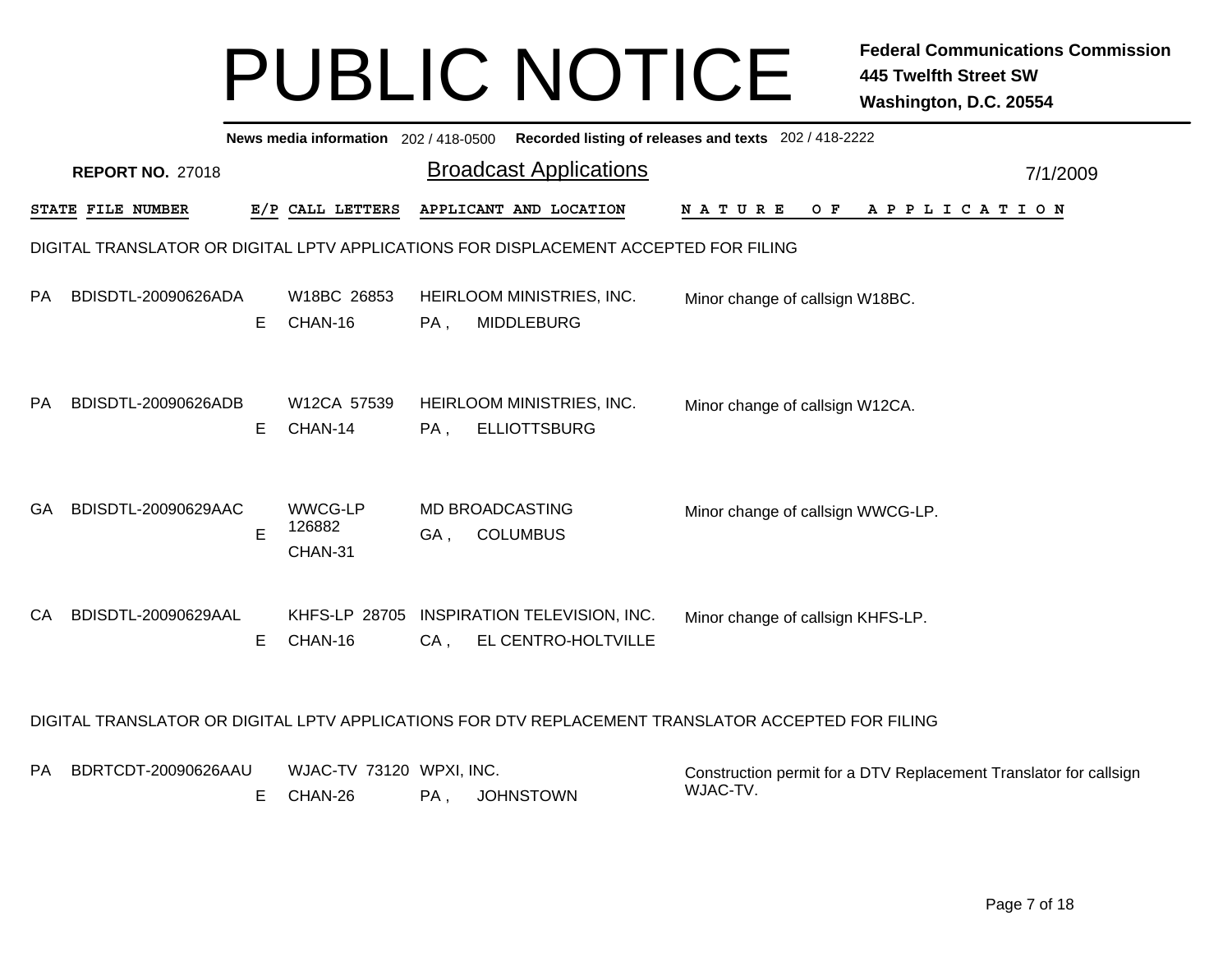|           |                   |                         |    | News media information 202 / 418-0500      |     | Recorded listing of releases and texts 202 / 418-2222                                              |                                                                                |     |  |  |                       |  |          |  |
|-----------|-------------------|-------------------------|----|--------------------------------------------|-----|----------------------------------------------------------------------------------------------------|--------------------------------------------------------------------------------|-----|--|--|-----------------------|--|----------|--|
|           |                   | <b>REPORT NO. 27018</b> |    |                                            |     | <b>Broadcast Applications</b>                                                                      |                                                                                |     |  |  |                       |  | 7/1/2009 |  |
|           | STATE FILE NUMBER |                         |    | E/P CALL LETTERS                           |     | APPLICANT AND LOCATION                                                                             | <b>NATURE</b>                                                                  | O F |  |  | A P P L I C A T I O N |  |          |  |
|           |                   |                         |    |                                            |     | DIGITAL TRANSLATOR OR DIGITAL LPTV APPLICATIONS FOR DTV REPLACEMENT TRANSLATOR ACCEPTED FOR FILING |                                                                                |     |  |  |                       |  |          |  |
| <b>PA</b> |                   | BDRTCDT-20090626AAV     | E. | WJAC-TV 73120 WPXI, INC.<br>CHAN-30        | PA, | <b>JOHNSTOWN</b>                                                                                   | Construction permit for a DTV Replacement Translator for callsign<br>WJAC-TV.  |     |  |  |                       |  |          |  |
| <b>PA</b> |                   | BDRTCDT-20090626AAW     | E. | WJAC-TV 73120 WPXI, INC.<br>CHAN-22        | PA, | <b>JOHNSTOWN</b>                                                                                   | Construction permit for a DTV Replacement Translator for callsign<br>WJAC-TV.  |     |  |  |                       |  |          |  |
|           |                   |                         |    |                                            |     | AM STATION APPLICATIONS FOR LICENSE TO COVER ACCEPTED FOR FILING                                   |                                                                                |     |  |  |                       |  |          |  |
| <b>TX</b> |                   | BL-20090622AGP          | P  | <b>KSET 31108</b><br>1300 KHZ              | TX, | PROCTOR-WILLIAMS, INC.<br><b>SILSBEE</b>                                                           | License to cover.                                                              |     |  |  |                       |  |          |  |
|           |                   |                         |    |                                            |     | DIGITAL TV APPLICATIONS FOR LICENSE TO COVER ACCEPTED FOR FILING                                   |                                                                                |     |  |  |                       |  |          |  |
| <b>SC</b> |                   | BLCDT-20090622ABW       | Е  | WMMP-DT 9015 WMMP LICENSEE L.P.<br>CHAN-36 | SC, | <b>CHARLESTON</b>                                                                                  | License to cover construction permit no: BMPCDT-20080620AJI,<br>callsign WMMP. |     |  |  |                       |  |          |  |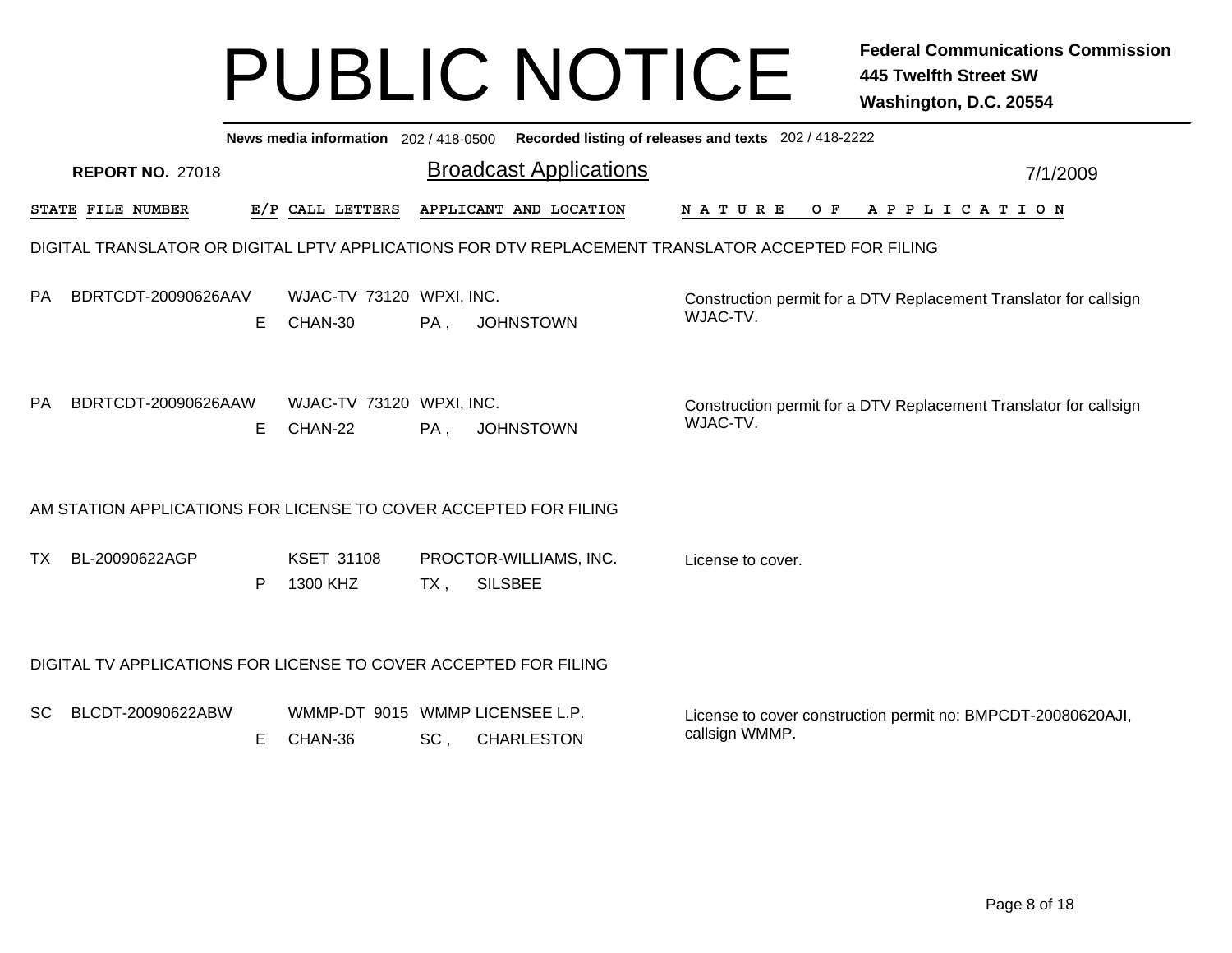|           | News media information 202 / 418-0500 Recorded listing of releases and texts 202 / 418-2222 |   |                                        |                                                                                               |                                                                                  |          |  |  |  |  |  |  |  |  |
|-----------|---------------------------------------------------------------------------------------------|---|----------------------------------------|-----------------------------------------------------------------------------------------------|----------------------------------------------------------------------------------|----------|--|--|--|--|--|--|--|--|
|           | <b>REPORT NO. 27018</b>                                                                     |   |                                        | <b>Broadcast Applications</b>                                                                 |                                                                                  | 7/1/2009 |  |  |  |  |  |  |  |  |
|           | STATE FILE NUMBER                                                                           |   | E/P CALL LETTERS                       | APPLICANT AND LOCATION                                                                        | A P P L I C A T I O N<br>N A T U R E<br>O F                                      |          |  |  |  |  |  |  |  |  |
|           |                                                                                             |   |                                        | DIGITAL TV APPLICATIONS FOR LICENSE TO COVER ACCEPTED FOR FILING                              |                                                                                  |          |  |  |  |  |  |  |  |  |
| MI        | BLCDT-20090622AFG                                                                           | Е | CHAN-8                                 | WGTQ-DT 59279 TUCKER BROADCASTING OF<br>TRAVERSE CITY, INC.<br><b>SAULT STE. MARIE</b><br>MI, | License to cover construction permit no: BMPCDT-20080619AJZ,<br>callsign WGTQ.   |          |  |  |  |  |  |  |  |  |
| MI        | BLCDT-20090622AFH                                                                           | Е | CHAN-29                                | WGTU-DT 59280 TUCKER BROADCASTING OF<br>TRAVERSE CITY, INC.<br>MI.<br><b>TRAVERSE CITY</b>    | License to cover construction permit no: BPCDT-20080619AJY,<br>callsign WGTU.    |          |  |  |  |  |  |  |  |  |
| TX        | BLCDT-20090623ABF                                                                           | Е | CHAN-9                                 | KWES-DT 42007 MIDESSA TELEVISION LP<br><b>ODESSA</b><br>$TX$ ,                                | License to cover construction permit no: BPCDT-20080317ADS,<br>callsign KWES-TV. |          |  |  |  |  |  |  |  |  |
| <b>PA</b> | BLCDT-20090626AAT                                                                           | E | <b>WPCW 69880</b><br>CHAN-11           | PITTSBURGH TELEVISION<br>STATION WPCW INC.<br><b>JEANNETTE</b><br>PA,                         | License to cover construction permit no: BPCDT-20090618ADL,<br>callsign WPCW.    |          |  |  |  |  |  |  |  |  |
| MO.       | BLCDT-20090626ACG                                                                           | Е | KMOV-DT 70034 KMOV-TV, INC.<br>CHAN-24 | MO, ST. LOUIS                                                                                 | License to cover construction permit no: BPCDT-20080303ALL,<br>callsign KMOV.    |          |  |  |  |  |  |  |  |  |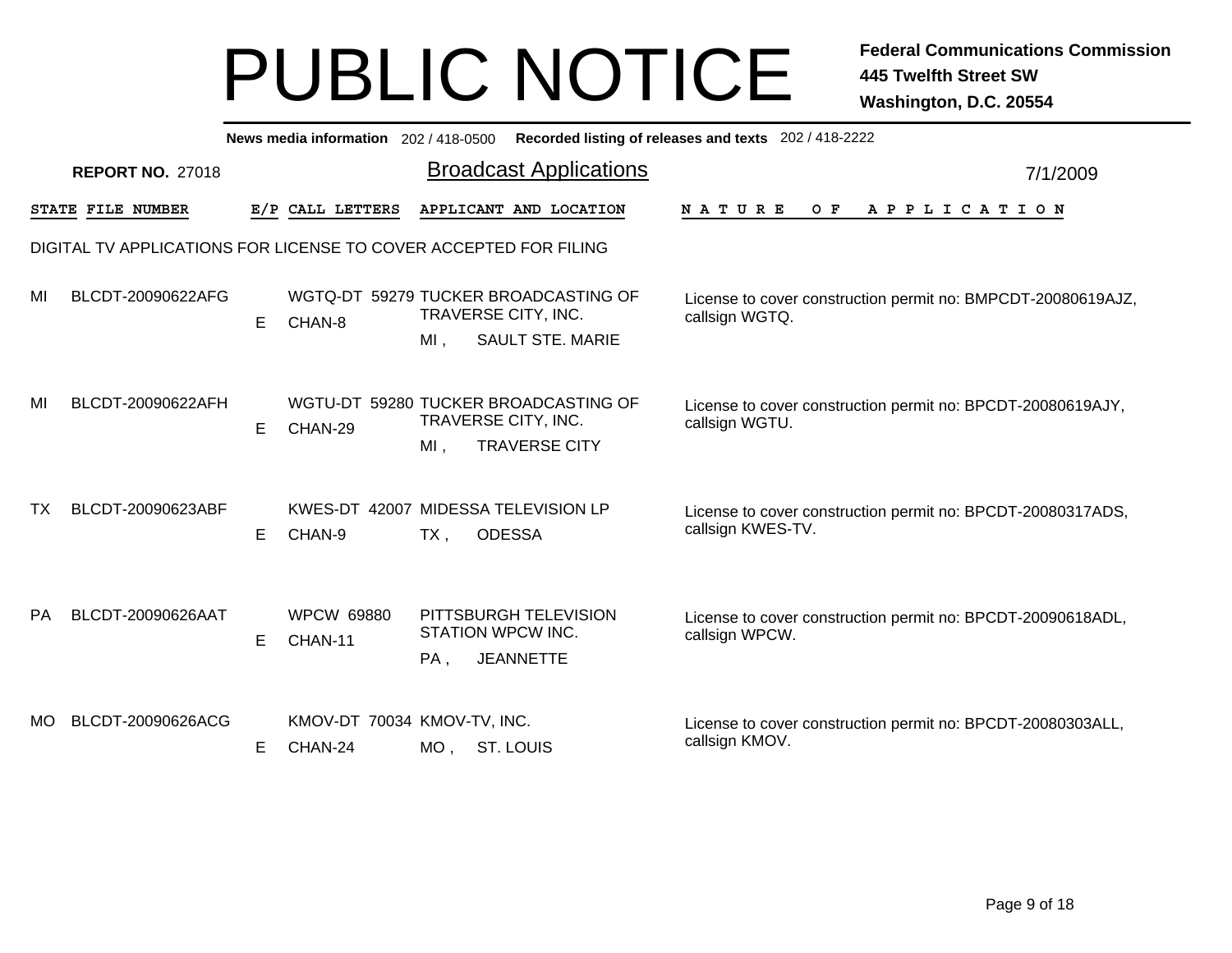|     |                         |    |                          | News media information 202/418-0500 Recorded listing of releases and texts 202/418-2222 |                   |                       |
|-----|-------------------------|----|--------------------------|-----------------------------------------------------------------------------------------|-------------------|-----------------------|
|     | <b>REPORT NO. 27018</b> |    |                          | <b>Broadcast Applications</b>                                                           |                   | 7/1/2009              |
|     | STATE FILE NUMBER       |    | E/P CALL LETTERS         | APPLICANT AND LOCATION                                                                  | NATURE<br>O F     | A P P L I C A T I O N |
|     |                         |    |                          | FM STATION APPLICATIONS FOR LICENSE TO COVER ACCEPTED FOR FILING                        |                   |                       |
| WY. | BLH-20090626ABN         | E  | KTUG 166002<br>105.7 MHZ | KONA COAST RADIO, LLC<br><b>HUDSON</b><br>WY,                                           | License to cover. |                       |
| NV. | BLH-20090626ABX         | E  | KEHD 166018<br>107.3 MHZ | <b>SHAMROCK COMMUNICATIONS,</b><br>INC.<br><b>FERNLEY</b><br>NV,                        | License to cover. |                       |
| WY. | BLH-20090626ACH         | E. | NEW 166052<br>97.1 MHZ   | COCHISE BROADCASTING LLC<br><b>SHOSHONI</b><br>WY,                                      | License to cover. |                       |
| WY. | BLH-20090626ACI         | Е  | NEW 166053<br>106.3 MHZ  | COCHISE BROADCASTING LLC<br><b>SHOSHONI</b><br>WY,                                      | License to cover. |                       |
| WY. | BLH-20090626ACL         | E  | NEW 166054<br>102.9 MHZ  | <b>SKYWEST MEDIA LLC</b><br>WY, HUDSON                                                  | License to cover. |                       |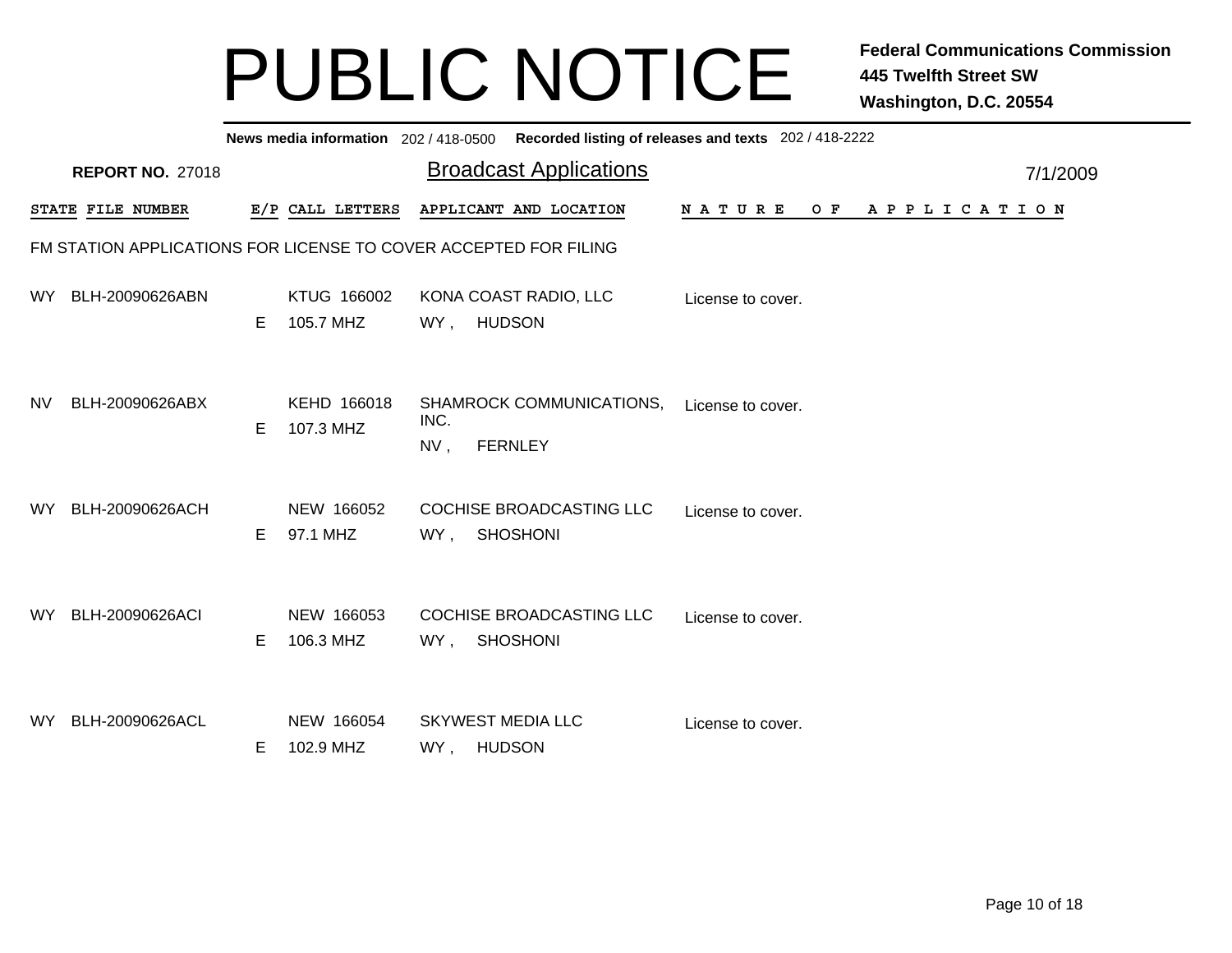|      |                                                                  |    |                                       |                       | News media information 202/418-0500 Recorded listing of releases and texts 202/418-2222 |                   |                |  |  |  |          |
|------|------------------------------------------------------------------|----|---------------------------------------|-----------------------|-----------------------------------------------------------------------------------------|-------------------|----------------|--|--|--|----------|
|      | <b>REPORT NO. 27018</b>                                          |    |                                       |                       | <b>Broadcast Applications</b>                                                           |                   |                |  |  |  | 7/1/2009 |
|      | STATE FILE NUMBER                                                |    | E/P CALL LETTERS                      |                       | APPLICANT AND LOCATION                                                                  | N A T U R E       | OF APPLICATION |  |  |  |          |
|      | FM STATION APPLICATIONS FOR LICENSE TO COVER ACCEPTED FOR FILING |    |                                       |                       |                                                                                         |                   |                |  |  |  |          |
|      | WY BLH-20090626ACM                                               | E. | KCYA 166055<br>97.7 MHZ               |                       | <b>SKYWEST MEDIA LLC</b><br>WY, KAYCEE                                                  | License to cover. |                |  |  |  |          |
|      |                                                                  |    |                                       |                       | FM TRANSLATOR APPLICATIONS FOR LICENSE TO COVER ACCEPTED FOR FILING                     |                   |                |  |  |  |          |
| NY I | BLFT-20090625ACQ                                                 | E  | 99.1 MHZ                              | $NY$ ,                | W256BI 140121 WILLPOWER RADIO LLC<br><b>RED HOOK</b>                                    | License to cover. |                |  |  |  |          |
| NC.  | BLFT-20090626AAL                                                 | E  | W223BM 78856 WISDOM, LLC<br>103.3 MHZ |                       | NC, BELMONT                                                                             | License to cover. |                |  |  |  |          |
| MT   | BLFT-20090626ABD                                                 | E  | K212DV 93878<br>101.1 MHZ             | FALLS, INC.<br>$MT$ , | CALVARY CHAPEL OF TWIN<br>POLSON                                                        | License to cover. |                |  |  |  |          |
| AL   | BLFT-20090626ACN                                                 | E. | 100.1 MHZ                             | AL,                   | W261AW 146728 BAKER ENTERPRISES, INC.<br><b>GADSDEN</b>                                 | License to cover. |                |  |  |  |          |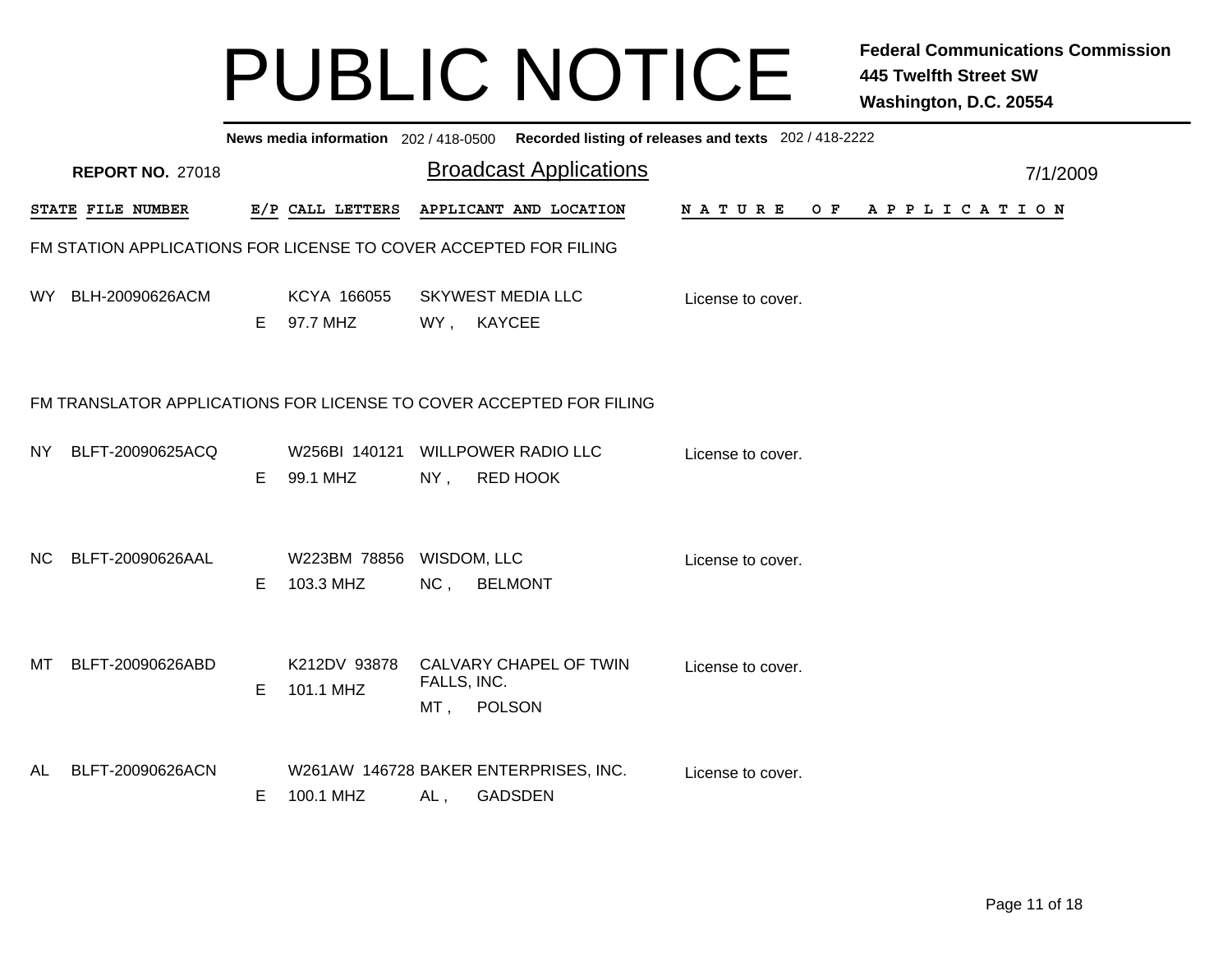|     | News media information 202/418-0500 Recorded listing of releases and texts 202/418-2222<br><b>Broadcast Applications</b><br><b>REPORT NO. 27018</b><br>7/1/2009 |   |                                       |                      |               |                                              |                                        |  |  |  |  |  |  |  |  |  |  |  |
|-----|-----------------------------------------------------------------------------------------------------------------------------------------------------------------|---|---------------------------------------|----------------------|---------------|----------------------------------------------|----------------------------------------|--|--|--|--|--|--|--|--|--|--|--|
|     |                                                                                                                                                                 |   |                                       |                      |               |                                              |                                        |  |  |  |  |  |  |  |  |  |  |  |
|     | <b>STATE FILE NUMBER</b>                                                                                                                                        |   | E/P CALL LETTERS                      |                      |               | APPLICANT AND LOCATION                       | NATURE OF APPLICATION                  |  |  |  |  |  |  |  |  |  |  |  |
|     | LOW POWER FM APPLICATIONS FOR LICENSE TO COVER ACCEPTED FOR FILING                                                                                              |   |                                       |                      |               |                                              |                                        |  |  |  |  |  |  |  |  |  |  |  |
| ID  | BLL-20090629AAG                                                                                                                                                 | E | <b>KUMC-LP</b><br>131852<br>101.7 MHZ | <b>CHURCH</b><br>ID, | <b>RUPERT</b> | <b>RUPERT UNITED METHODIST</b>               | License to cover.                      |  |  |  |  |  |  |  |  |  |  |  |
|     | AM STATION APPLICATIONS FOR MINOR AMENDMENT TO A CONSTRUCTION PERMIT RECEIVED                                                                                   |   |                                       |                      |               |                                              |                                        |  |  |  |  |  |  |  |  |  |  |  |
| NC. | BP-20080602BEY                                                                                                                                                  | Е | <b>WETC 18269</b><br>540 KHZ          | NC <sub>1</sub>      |               | PRIETO BROADCASTING, INC.<br>WENDELL-ZEBULON | Engineering Amendment filed 06/26/2009 |  |  |  |  |  |  |  |  |  |  |  |
|     | DIGITAL TV APPLICATIONS FOR MINOR AMENDMENT TO A CONSTRUCTION PERMIT RECEIVED                                                                                   |   |                                       |                      |               |                                              |                                        |  |  |  |  |  |  |  |  |  |  |  |
| OR  | BMPCDT-20080620AHM                                                                                                                                              | E | KGW 34874<br>CHAN-8                   | OR,                  |               | KING BROADCASTING COMPANY<br>PORTLAND        | Engineering Amendment filed 06/26/2009 |  |  |  |  |  |  |  |  |  |  |  |
|     | FM STATION APPLICATIONS FOR MINOR AMENDMENT TO A CONSTRUCTION PERMIT RECEIVED                                                                                   |   |                                       |                      |               |                                              |                                        |  |  |  |  |  |  |  |  |  |  |  |
| UT  | BPH-20070108AAW                                                                                                                                                 | E | <b>KSNN 60457</b><br>106.1 MHZ        | UT,                  |               | CCR-ST. GEORGE IV, LLC<br>ST. GEORGE         | Engineering Amendment filed 06/26/2009 |  |  |  |  |  |  |  |  |  |  |  |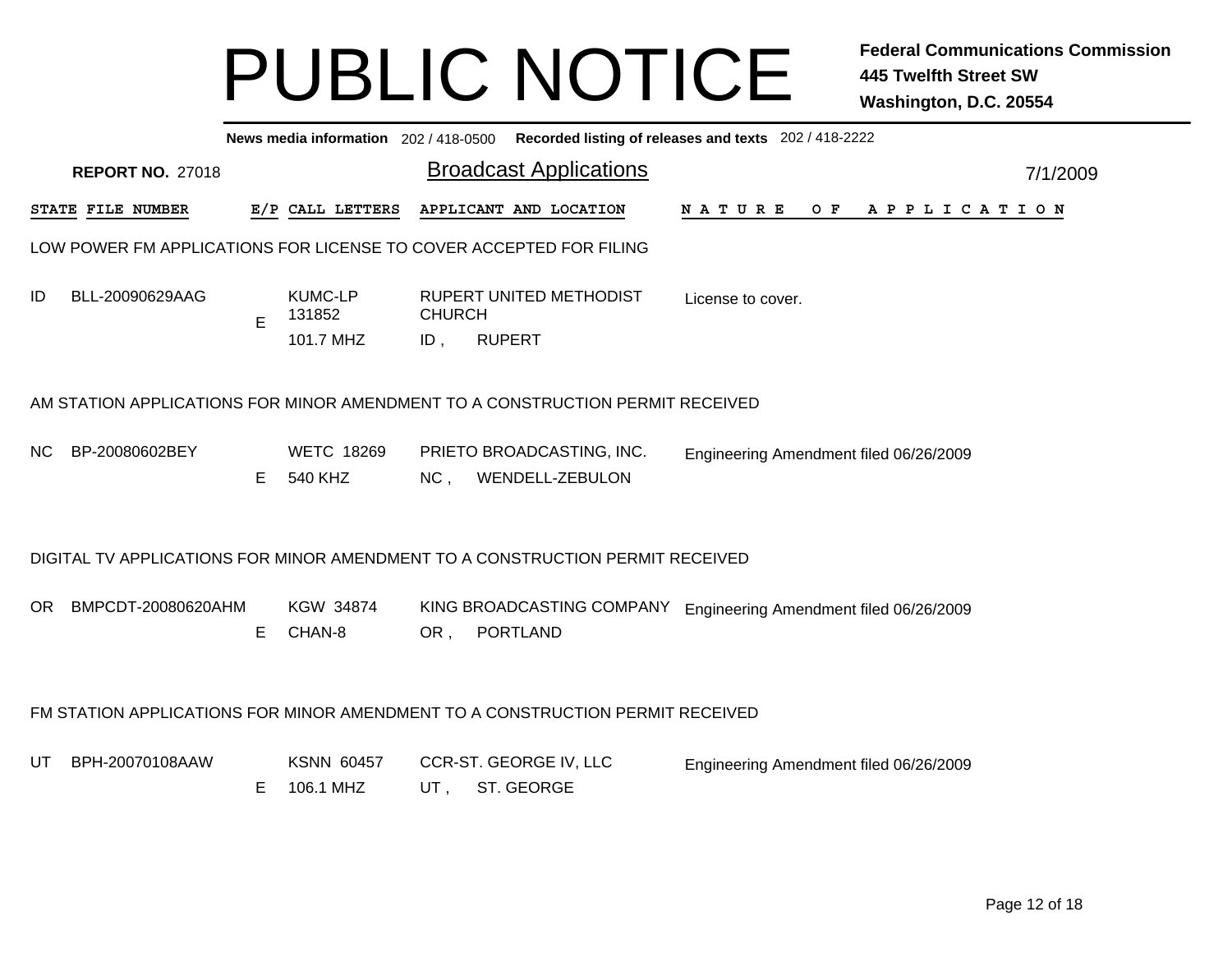|           | News media information 202/418-0500 Recorded listing of releases and texts 202/418-2222 |    |                               |                                                       |                                                    |                                      |                                                        |  |  |  |  |  |  |  |
|-----------|-----------------------------------------------------------------------------------------|----|-------------------------------|-------------------------------------------------------|----------------------------------------------------|--------------------------------------|--------------------------------------------------------|--|--|--|--|--|--|--|
|           | <b>REPORT NO. 27018</b>                                                                 |    |                               |                                                       | <b>Broadcast Applications</b>                      | 7/1/2009                             |                                                        |  |  |  |  |  |  |  |
|           | STATE FILE NUMBER                                                                       |    | E/P CALL LETTERS              |                                                       | APPLICANT AND LOCATION                             | <b>NATURE</b><br>O F                 | APPLICATION                                            |  |  |  |  |  |  |  |
|           | DIGITAL TV APPLICATIONS FOR MINOR CHANGE TO A LICENSED FACILITY ACCEPTED FOR FILING     |    |                               |                                                       |                                                    |                                      |                                                        |  |  |  |  |  |  |  |
| NY.       | BPCDT-20090626ABL                                                                       | E. | <b>WABC-TV 1328</b><br>CHAN-7 | <b>COMPANIES, INC</b><br>NY,                          | AMERICAN BROADCASTING<br><b>NEW YORK</b>           |                                      | Minor change in licensed facilities, callsign WABC-TV. |  |  |  |  |  |  |  |
|           | FM STATION APPLICATIONS FOR MINOR CHANGE TO A LICENSED FACILITY ACCEPTED FOR FILING     |    |                               |                                                       |                                                    |                                      |                                                        |  |  |  |  |  |  |  |
| <b>TN</b> | BPED-20090626AAH                                                                        | E. | <b>WDVX 14724</b><br>89.9 MHZ | <b>COMMUNICATIONS</b><br><b>CORPORATION</b><br>$TN$ , | <b>CUMBERLAND COMMUNITIES</b><br><b>CLINTON</b>    | Minor change in licensed facilities. |                                                        |  |  |  |  |  |  |  |
| MA.       | BPH-20090626AAI                                                                         | E. | <b>WKAF 19633</b><br>97.7 MHZ | L.L.C.<br>MA,                                         | <b>ENTERCOM BOSTON LICENSE,</b><br><b>BROCKTON</b> | Minor change in licensed facilities. |                                                        |  |  |  |  |  |  |  |
| MI        | BPED-20090626AAJ                                                                        | E. | <b>WYCE 24773</b><br>88.1 MHZ | <b>CENTER</b><br>$MI$ ,                               | <b>GRAND RAPIDS CABLE ACCESS</b><br><b>WYOMING</b> | Minor change in licensed facilities. |                                                        |  |  |  |  |  |  |  |
| MA.       | BPH-20090626AAK                                                                         | E. | <b>WMKK 1919</b><br>93.7 MHZ  | <b>LLC</b><br>MA,                                     | ENTERCOM BOSTON LICENSE,<br><b>LAWRENCE</b>        | Minor change in licensed facilities. |                                                        |  |  |  |  |  |  |  |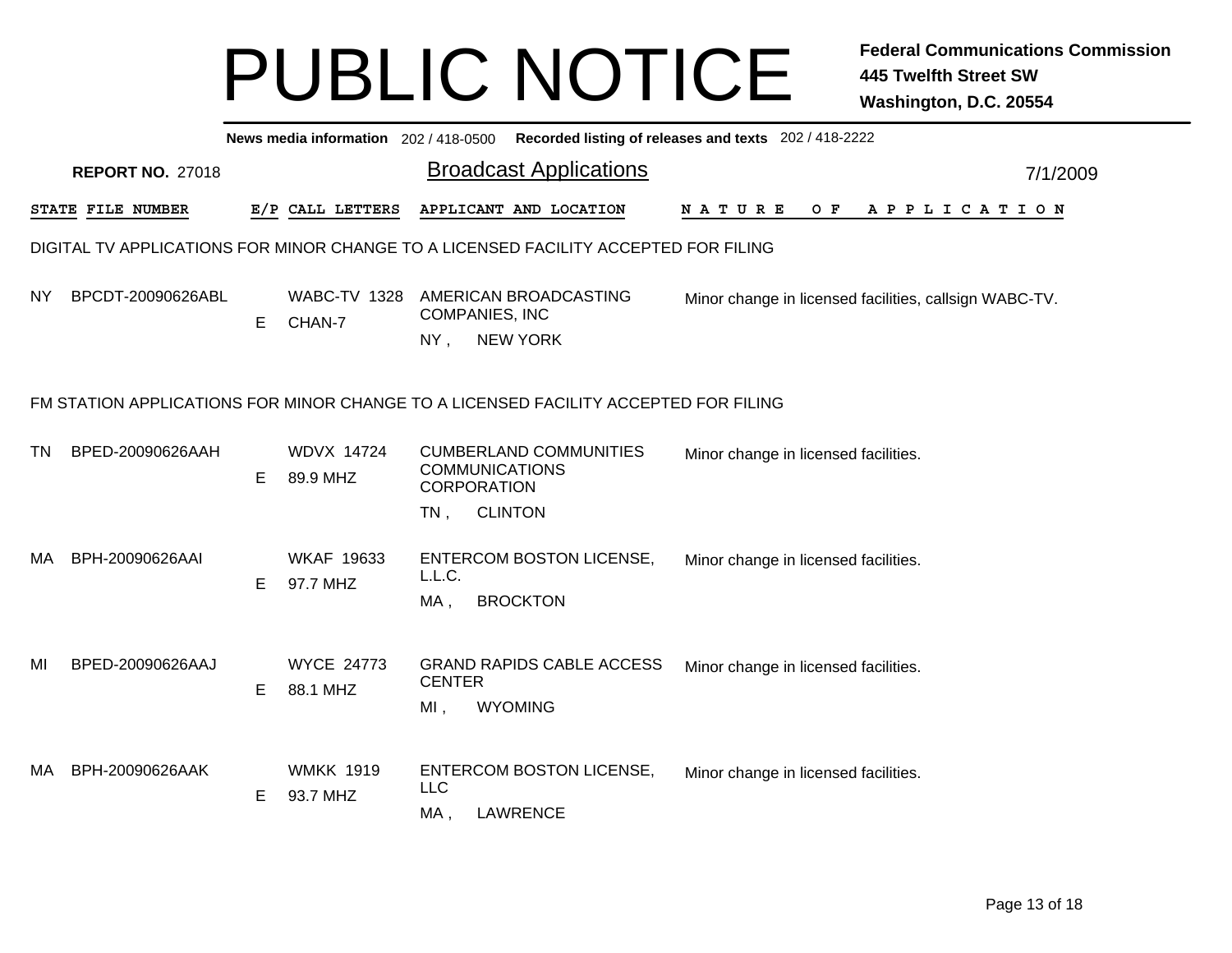|                                                                                     | News media information 202/418-0500 Recorded listing of releases and texts 202/418-2222 |   |                                     |                                                                           |                                              |                                      |          |  |  |  |  |  |  |
|-------------------------------------------------------------------------------------|-----------------------------------------------------------------------------------------|---|-------------------------------------|---------------------------------------------------------------------------|----------------------------------------------|--------------------------------------|----------|--|--|--|--|--|--|
|                                                                                     | <b>REPORT NO. 27018</b>                                                                 |   |                                     |                                                                           | <b>Broadcast Applications</b>                |                                      | 7/1/2009 |  |  |  |  |  |  |
|                                                                                     | STATE FILE NUMBER                                                                       |   | E/P CALL LETTERS                    |                                                                           | APPLICANT AND LOCATION                       | NATURE<br>O F<br>APPLICATION         |          |  |  |  |  |  |  |
| FM STATION APPLICATIONS FOR MINOR CHANGE TO A LICENSED FACILITY ACCEPTED FOR FILING |                                                                                         |   |                                     |                                                                           |                                              |                                      |          |  |  |  |  |  |  |
| WA.                                                                                 | BPH-20090626AAO                                                                         | E | <b>KOMO-FM</b><br>51167<br>97.7 MHZ | LLC<br><b>OAKVILLE</b><br>WA,                                             | SOUTH SOUND BROADCASTING,                    | Minor change in licensed facilities. |          |  |  |  |  |  |  |
| KS                                                                                  | BPH-20090626AAY                                                                         | E | KFXX-FM 199<br>106.7 MHZ            | <b>KBUF PARTNERSHIP</b><br>KS,<br><b>HUGOTON</b>                          |                                              | Minor change in licensed facilities. |          |  |  |  |  |  |  |
| OK.                                                                                 | BPH-20090626AAZ                                                                         | Е | <b>KZLS 37123</b><br>99.7 MHZ       | <b>CHISHOLM TRAIL</b><br><b>BROADCASTING CO.</b><br><b>MUSTANG</b><br>OK, |                                              | Minor change in licensed facilities. |          |  |  |  |  |  |  |
| KY                                                                                  | BPH-20090626ABG                                                                         | Е | <b>WLUE 53593</b><br>100.5 MHZ      | <b>CLEAR CHANNEL</b><br><b>LOUISVILLE</b><br>KY,                          | BROADCASTING LICENSES, INC.                  | Minor change in licensed facilities. |          |  |  |  |  |  |  |
| ТX                                                                                  | BPH-20090626ACB                                                                         | E | KTTY 165971<br>105.1 MHZ            | INC.<br>$TX$ ,                                                            | TOWER INVESTMENT TRUST,<br><b>NEW BOSTON</b> | Minor change in licensed facilities. |          |  |  |  |  |  |  |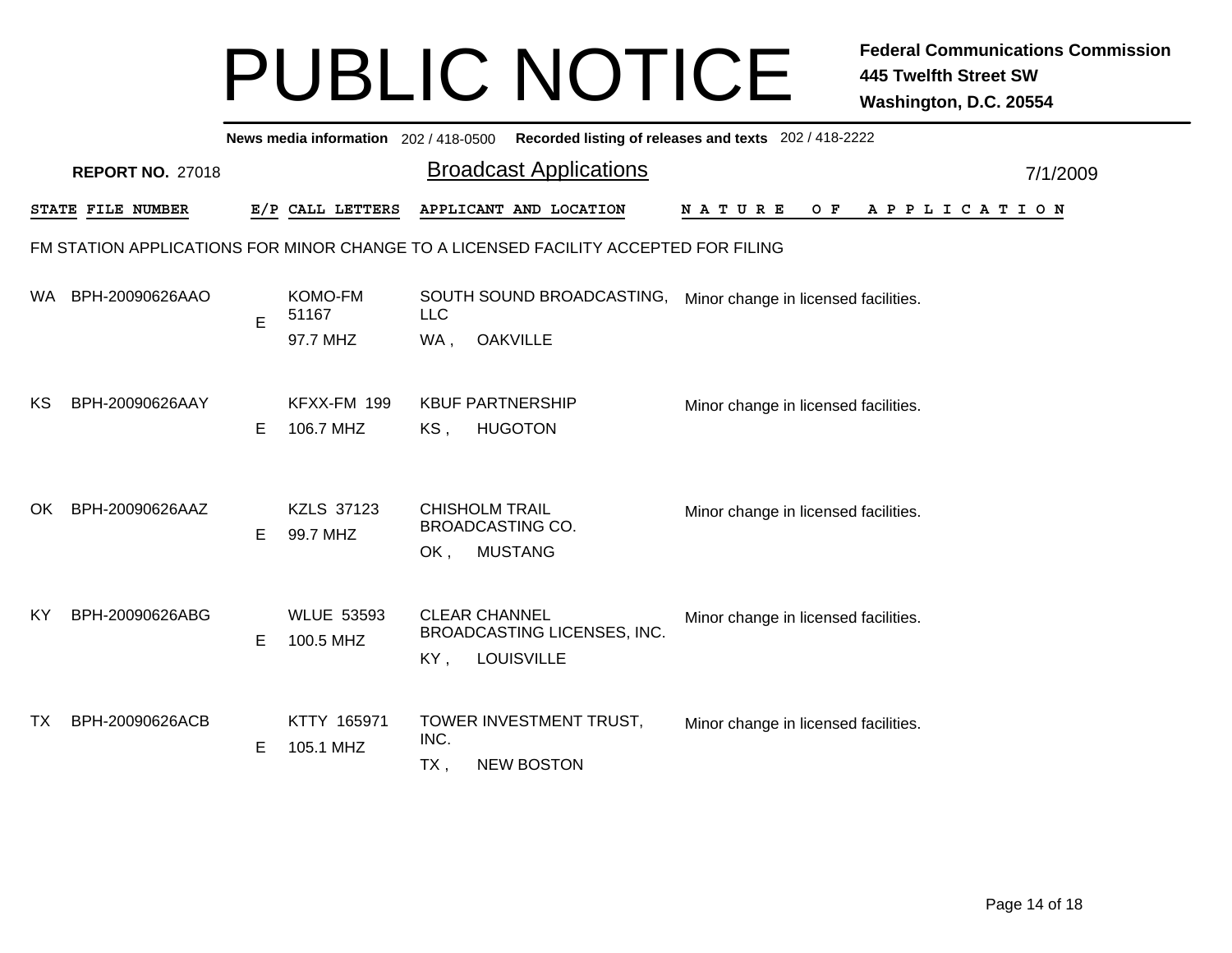|                                                                                     | Recorded listing of releases and texts 202 / 418-2222<br>News media information 202 / 418-0500 |   |                                       |             |                                                                                        |  |                                                       |  |  |     |  |  |  |  |             |  |  |
|-------------------------------------------------------------------------------------|------------------------------------------------------------------------------------------------|---|---------------------------------------|-------------|----------------------------------------------------------------------------------------|--|-------------------------------------------------------|--|--|-----|--|--|--|--|-------------|--|--|
|                                                                                     | <b>REPORT NO. 27018</b>                                                                        |   |                                       | 7/1/2009    |                                                                                        |  |                                                       |  |  |     |  |  |  |  |             |  |  |
|                                                                                     | STATE FILE NUMBER                                                                              |   | E/P CALL LETTERS                      |             | APPLICANT AND LOCATION                                                                 |  | NATURE                                                |  |  | O F |  |  |  |  | APPLICATION |  |  |
| FM STATION APPLICATIONS FOR MINOR CHANGE TO A LICENSED FACILITY ACCEPTED FOR FILING |                                                                                                |   |                                       |             |                                                                                        |  |                                                       |  |  |     |  |  |  |  |             |  |  |
| NC.                                                                                 | BPH-20090626ACC                                                                                | Е | <b>WBNK 170178</b><br>92.7 MHZ        | INC.<br>NC, | TOWER INVESTMENT TRUST,<br>PINE KNOLL SHORES                                           |  | Minor change in licensed facilities.                  |  |  |     |  |  |  |  |             |  |  |
| <b>NE</b>                                                                           | BPED-20090629AAF                                                                               | Е | KMBV 171632<br>90.7 MHZ               | $NE$ ,      | MISSION NEBRASKA, INC.<br>VALENTINE                                                    |  | Minor change in licensed facilities.                  |  |  |     |  |  |  |  |             |  |  |
|                                                                                     |                                                                                                |   |                                       |             | FM TRANSLATOR APPLICATIONS FOR MINOR CHANGE TO A LICENSED FACILITY ACCEPTED FOR FILING |  |                                                       |  |  |     |  |  |  |  |             |  |  |
| NY.                                                                                 | BPFT-20090626AAP                                                                               | Е | 99.7 MHZ                              | NY,         | W256BA 154503 FAMILY LIFE MINISTRIES, INC.<br><b>JAMESTOWN</b>                         |  | Minor change in licensed facilities, callsign W256BA. |  |  |     |  |  |  |  |             |  |  |
| <b>NC</b>                                                                           | BPFT-20090626ACF                                                                               | Е | W228CE 157782 WHVN, INC.<br>104.3 MHZ | NC,         | <b>CHARLOTTE</b>                                                                       |  | Minor change in licensed facilities, callsign W228CE. |  |  |     |  |  |  |  |             |  |  |
| <b>PA</b>                                                                           | BPFT-20090626ACW                                                                               | Е | 103.7 MHZ                             | PA,         | W279BK 145973 FAMILY LIFE MINISTRIES, INC.<br>CARBONDALE                               |  | Minor change in licensed facilities, callsign W279BK. |  |  |     |  |  |  |  |             |  |  |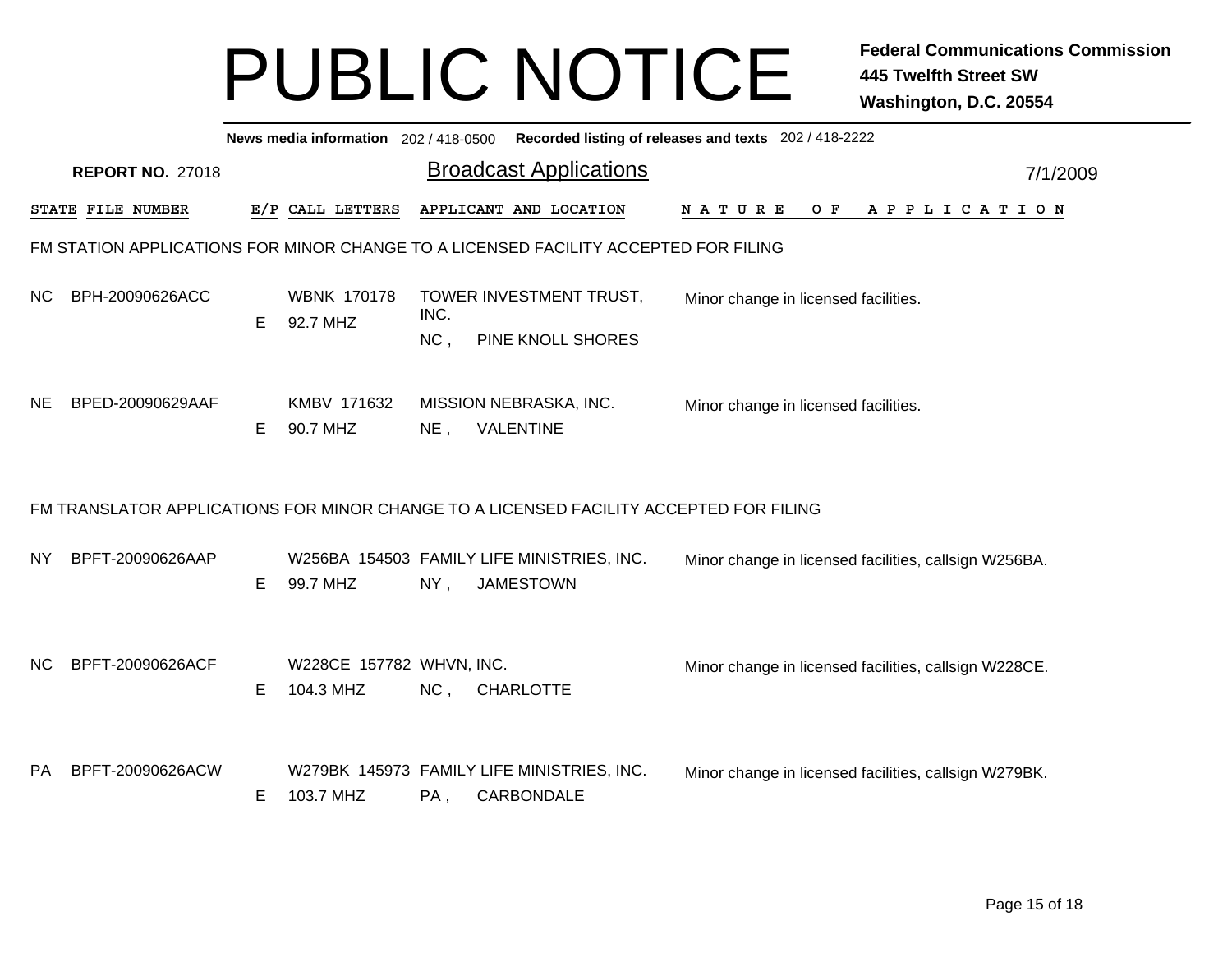|               | News media information 202 / 418-0500<br>Recorded listing of releases and texts 202 / 418-2222 |   |                                            |                               |                                                                                                              |                                                                         |  |  |  |  |     |  |          |  |  |                       |  |  |  |
|---------------|------------------------------------------------------------------------------------------------|---|--------------------------------------------|-------------------------------|--------------------------------------------------------------------------------------------------------------|-------------------------------------------------------------------------|--|--|--|--|-----|--|----------|--|--|-----------------------|--|--|--|
|               | <b>REPORT NO. 27018</b>                                                                        |   |                                            | <b>Broadcast Applications</b> |                                                                                                              |                                                                         |  |  |  |  |     |  | 7/1/2009 |  |  |                       |  |  |  |
|               | STATE FILE NUMBER                                                                              |   | E/P CALL LETTERS                           |                               | APPLICANT AND LOCATION                                                                                       | <b>NATURE</b>                                                           |  |  |  |  | O F |  |          |  |  | A P P L I C A T I O N |  |  |  |
|               |                                                                                                |   |                                            |                               | FM TRANSLATOR APPLICATIONS FOR MINOR CHANGE TO A LICENSED FACILITY ACCEPTED FOR FILING                       |                                                                         |  |  |  |  |     |  |          |  |  |                       |  |  |  |
| SD.           | BPFT-20090629AAN                                                                               | E | 96.9 MHZ                                   | SD,                           | K244EA 142015 PHASOR PHYSICS, INC.<br><b>STURGIS</b>                                                         | Minor change in licensed facilities, callsign K244EA.                   |  |  |  |  |     |  |          |  |  |                       |  |  |  |
| <b>FILING</b> |                                                                                                |   |                                            |                               | DIGITAL TRANSLATOR OR DIGITAL LPTV APPLICATIONS FOR MINOR MODIFICATION TO A CONSTRUCTION PERMIT ACCEPTED FOR |                                                                         |  |  |  |  |     |  |          |  |  |                       |  |  |  |
| WA.           | BMPDTL-20090629AAP                                                                             | Е | KRUM-LP 67956 FIORI MEDIA, INC.<br>CHAN-23 | WA,                           | ABERDEEN                                                                                                     | Modification of construction permit file number<br>BDFCDTL-20090130ABW. |  |  |  |  |     |  |          |  |  |                       |  |  |  |
|               |                                                                                                |   |                                            |                               | DIGITAL TV APPLICATIONS FOR MINOR MODIFICATION TO A CONSTRUCTION PERMIT ACCEPTED FOR FILING                  |                                                                         |  |  |  |  |     |  |          |  |  |                       |  |  |  |
| <b>TN</b>     | BMPEDT-20090626AAC                                                                             | E | WCTE-DT 69479 UPPER CUMBERLAND<br>CHAN-22  | $TN$ ,                        | <b>BROADCAST COUNCIL</b><br><b>COOKEVILLE</b>                                                                | Modification of construction permit file number<br>BPEDT-20080317ADB.   |  |  |  |  |     |  |          |  |  |                       |  |  |  |
|               |                                                                                                |   |                                            |                               | FM STATION APPLICATIONS FOR MINOR MODIFICATION TO A CONSTRUCTION PERMIT ACCEPTED FOR FILING                  |                                                                         |  |  |  |  |     |  |          |  |  |                       |  |  |  |
| AK.           | BMPH-20090626AAA                                                                               | Е | KMXT 35339<br>100.1 MHZ                    | CORP.<br>AK,                  | KODIAK PUBLIC BROADCASTING<br><b>KODIAK</b>                                                                  | Mod of CP to chg                                                        |  |  |  |  |     |  |          |  |  |                       |  |  |  |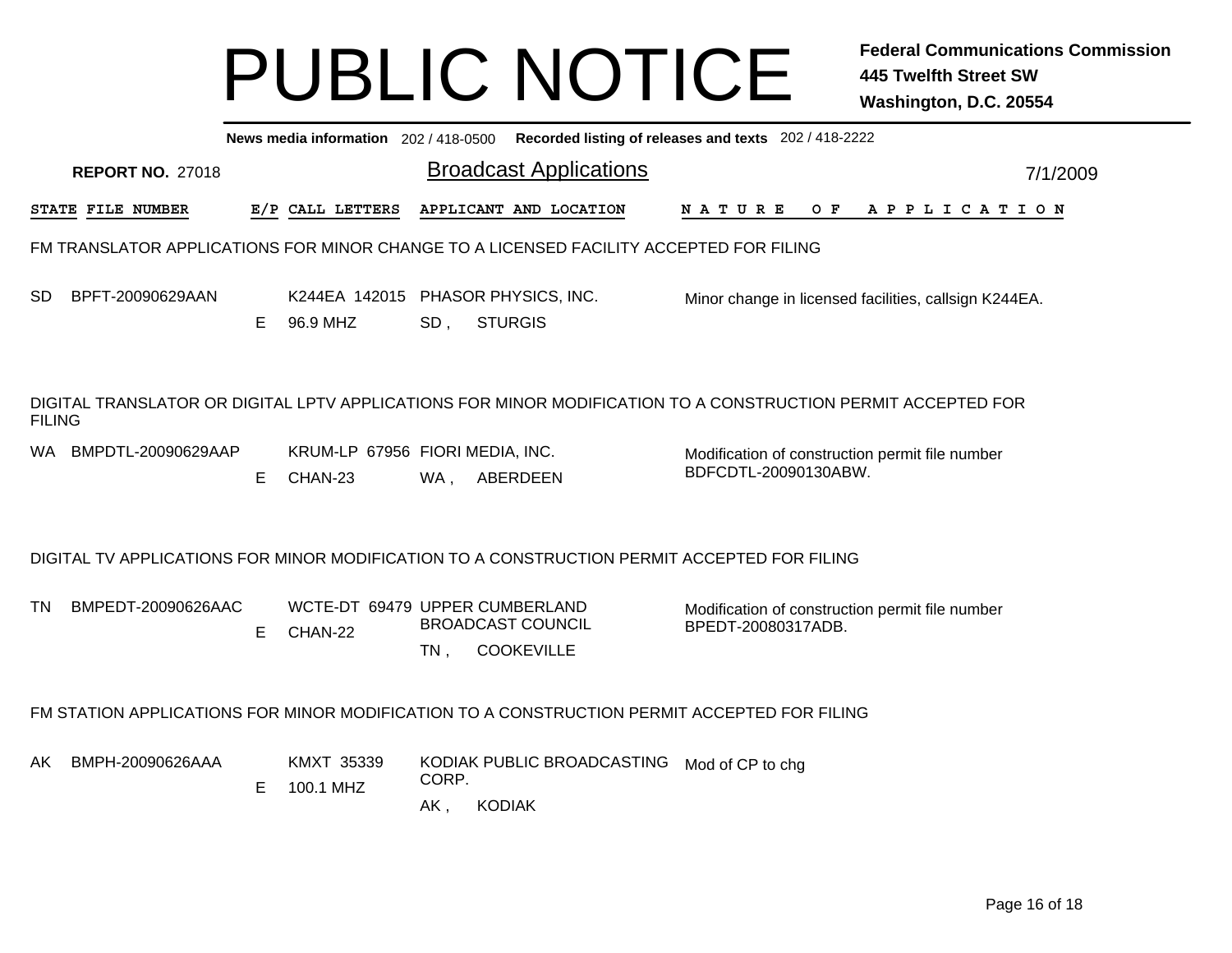|           | News media information 202/418-0500 Recorded listing of releases and texts 202/418-2222     |    |                                |                                                                                                |                               |          |  |  |  |  |  |  |  |  |
|-----------|---------------------------------------------------------------------------------------------|----|--------------------------------|------------------------------------------------------------------------------------------------|-------------------------------|----------|--|--|--|--|--|--|--|--|
|           | <b>REPORT NO. 27018</b>                                                                     |    |                                | <b>Broadcast Applications</b>                                                                  |                               | 7/1/2009 |  |  |  |  |  |  |  |  |
|           | STATE FILE NUMBER                                                                           |    | E/P CALL LETTERS               | APPLICANT AND LOCATION                                                                         | OF APPLICATION<br>N A T U R E |          |  |  |  |  |  |  |  |  |
|           | FM STATION APPLICATIONS FOR MINOR MODIFICATION TO A CONSTRUCTION PERMIT ACCEPTED FOR FILING |    |                                |                                                                                                |                               |          |  |  |  |  |  |  |  |  |
| WA.       | BMPED-20090626ABB                                                                           | E  | <b>KTCV 34022</b><br>88.1 MHZ  | KENNEWICK SCHOOL DISTRICT<br>NO. 17<br>WA,<br><b>KENNEWICK</b>                                 | Mod of CP to chg              |          |  |  |  |  |  |  |  |  |
| GA.       | BMPH-20090626ABF                                                                            | E. | <b>WAMJ 31872</b><br>107.5 MHZ | <b>ROA LICENSES, LLC</b><br><b>ROSWELL</b><br>GA,                                              | Mod of CP to chg              |          |  |  |  |  |  |  |  |  |
| SD.       | BMPH-20090626ABQ                                                                            | E  | KXZT 164201<br>107.9 MHZ       | <b>JER LICENSES, LLC</b><br>$SD$ ,<br><b>NEWELL</b>                                            | Mod of CP to chg              |          |  |  |  |  |  |  |  |  |
| MO.       | BMPED-20090629AAK                                                                           | E. | KSDQ 176877<br>88.7 MHZ        | SUNNYDALE SEVENTH-DAY<br><b>ADVENTIST CHURCH</b><br><b>MOBERLY</b><br>MO,                      | Mod of CP to chg              |          |  |  |  |  |  |  |  |  |
|           |                                                                                             |    |                                | FM TRANSLATOR APPLICATIONS FOR MINOR MODIFICATION TO A CONSTRUCTION PERMIT ACCEPTED FOR FILING |                               |          |  |  |  |  |  |  |  |  |
| <b>SD</b> | BMPFT-20090629AAO                                                                           | E. | K277BI 153466<br>92.7 MHZ      | PHASOR PHYSICS, INC.<br><b>STURGIS</b><br>SD,                                                  | Mod of CP                     |          |  |  |  |  |  |  |  |  |